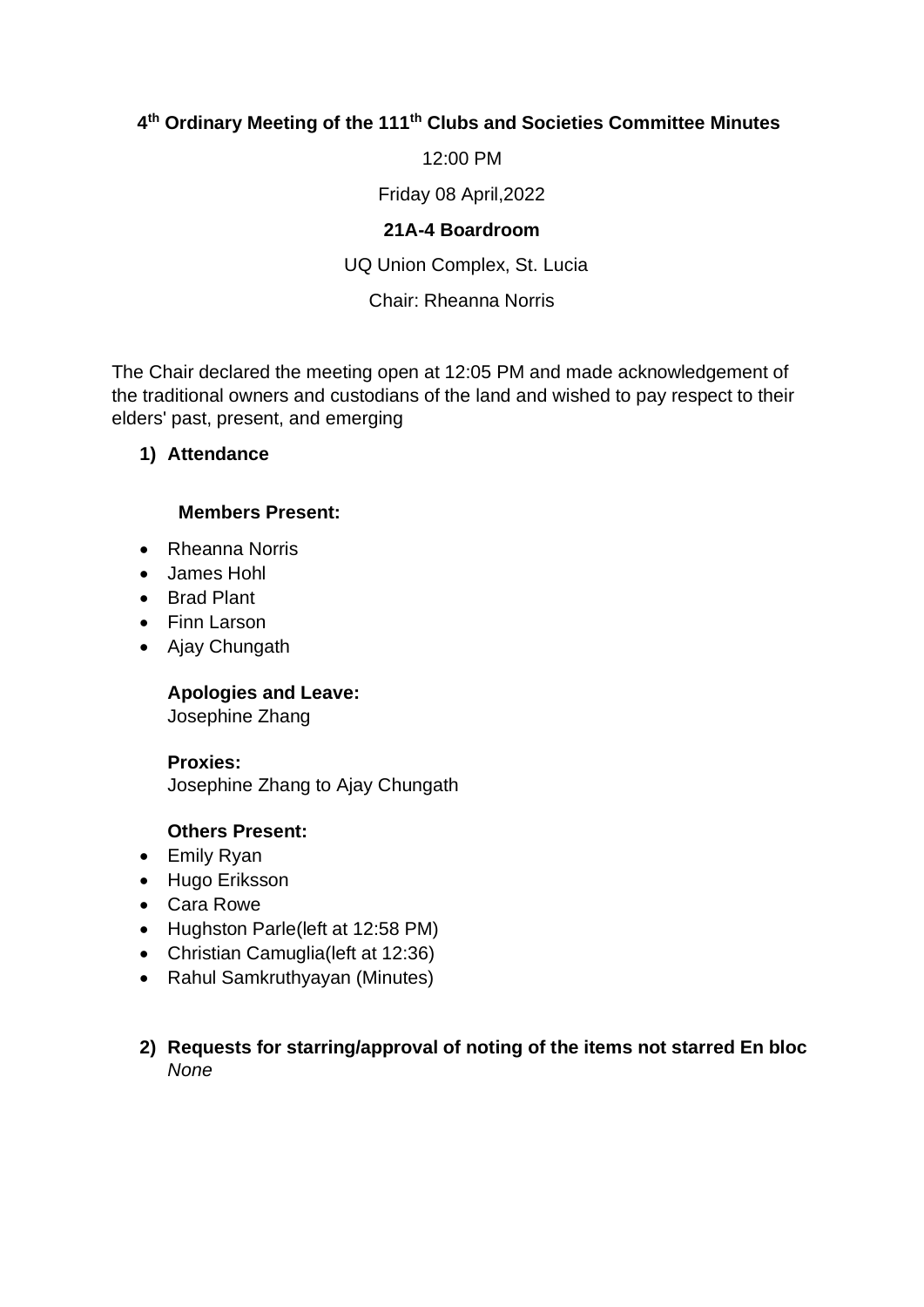# **3) Confirmation of the minutes of the previous meeting**

*It was moved*

THAT THE MINUTES OF THE 3RD ORDINARY MEETING OF THE CLUBS & SOCIETIES COMMITTEE BE ACCEPTED

C&S 111/41 NORRIS/ HOHL CARRIED

## **4) Business arising from the minutes of the previous meeting**

The chair raised the recent C&S committee motion regarding not needing to review every constitutional change for every club and society. C&S manager clarified that while this is stipulated in the old model constitution, which is currently undergoing review, it is not stipulated in the regulations that the committee must do so. The committee proposed that the Chair discuss further with the Secretary of the Council and seek a clarification

*It was moved*

THAT THE CHAIR CLARIFY WITH THE UNION SECRETARY WHETHER COUNCIL NEEDS TO APPROVE CHANGES MADE BY THE C&S COMMITTEE IN RELATION TO THEIR ROLES AND RESPONSIBILITIES

C&S111/42 NORRIS/HOHL CARRIED

## **5) Reports of the Elected Officers**

## **Vice President Campus Culture (Clubs & Societies)**

*It was moved*

THAT THE REPORT OF ELECTED OFFICER, VICE PRESIDENT CAMPUS CULTURE (CLUBS AND SOCIETIES) BE ACCEPTED

C&S 111/43 NORRIS/HOHL CARRIED

**6) Matters arising from the Reports of the Elected Officers**

*Nil*

## **7) Business which has been proposed**

**i) Affiliations and Ratifications:**

## **Business Analytics Networking Association (BANA)**

The representative entered the meeting at 12:30 PM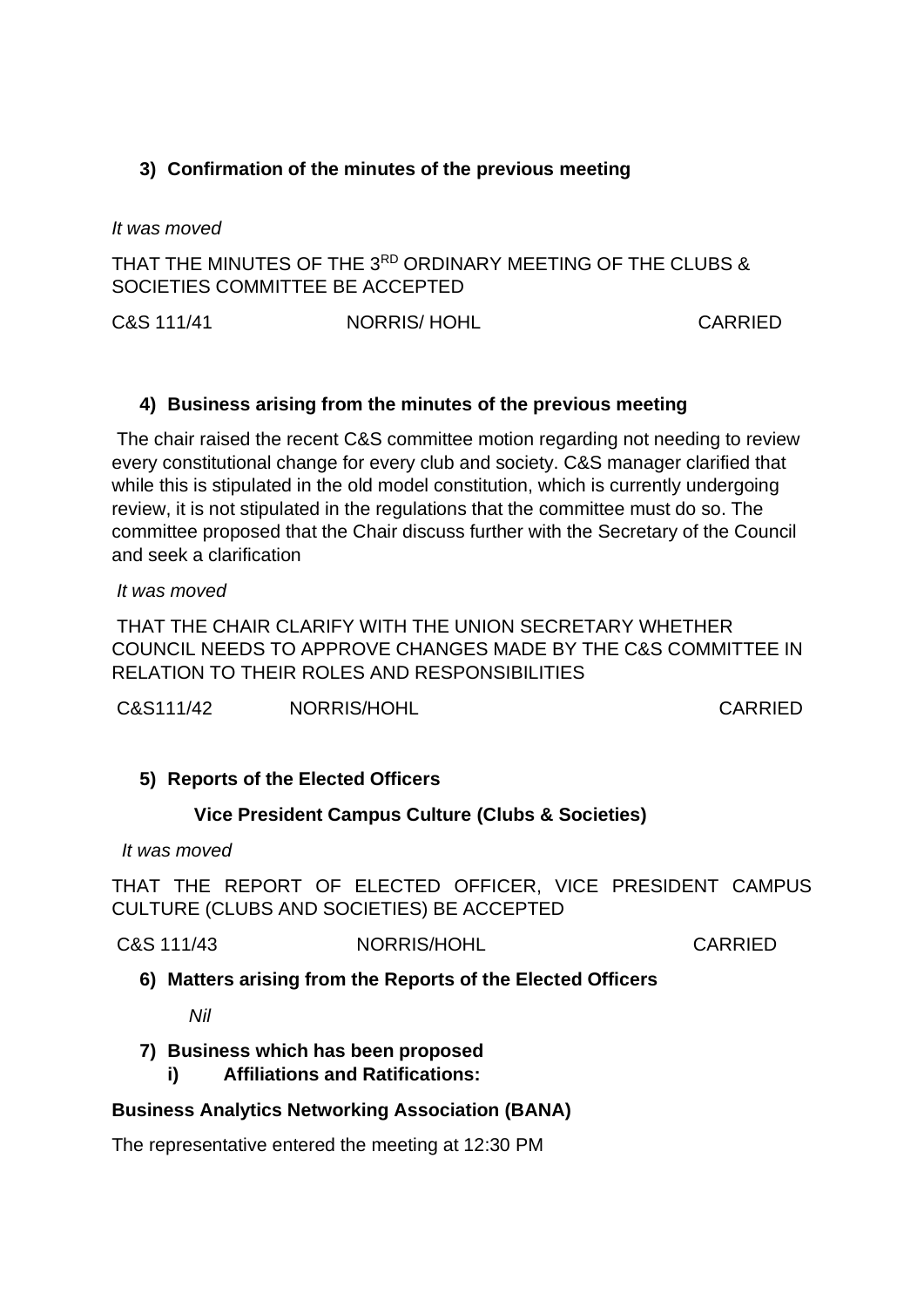BANA representative Ally attended the meeting and was questioned by the committee regarding her application. Ally explained that the purpose of the club was to cater to the data and business analytics students. Ally advised that they have few sponsors including the likes of Deloitte and that the club was running informally with approximately 80 students.

The representative left the meeting at 12:40 PM

Plant opined that all new clubs should be genuine and ongoing considering the vast number of applications each year. Larson advised that he did not believe there to be concerns from other business clubs such as Business Association further stating that a verbal confirmation had been received.

The committee discussed the procedure for contacting clubs that may have concerns prior to the meetings. It was concluded that the procedure would be reviewed, and an update will be provided at the next meeting.

The committee agreed to ratify the club on the provisio that clubs such as 180 degrees consulting and others with possibly overarching aims, did not have concerns.

Action: Emily to follow up with related clubs.

*It was moved*

THAT THE EXPRESSION OF INTEREST BY BUSINESS ANALAYTICS NETWORKING ASSOCIATION (BANA) BE RATIFIED AS UQU CLUB ON THE PROVISIO THAT THE DEPARTMENT CONTACT 180 DEGREES AND NO CONCERNS RAISED

C&S 111/44 NORRIS/PLANT CARRIED

## **UQ Chinese Association of Undergraduates and Preparers (UQCAUP)**

The representative entered the meeting at 12:40 PM

The committee reviewed the application and questioned the representative Zixin regarding the application. The representative informed the committee that the club is currently running informally with about 50 members with a plan to increase to about 200. The representative advised the committee that their club found the existing Chinese clubs to be lacking in support for the undergraduates and preparers, and hence the club decided to take the initiative in the absence of opportunity. The representative informed the committee that the club has so far engaged in informal activities which included a welcome party, board games and are actively considering volunteering opportunities in future.

The representative left the meeting at 12:50 PM

The committee was not convinced that the club provided a large enough distinction from other clubs and requested they resubmit the application with clearer aims and intentions.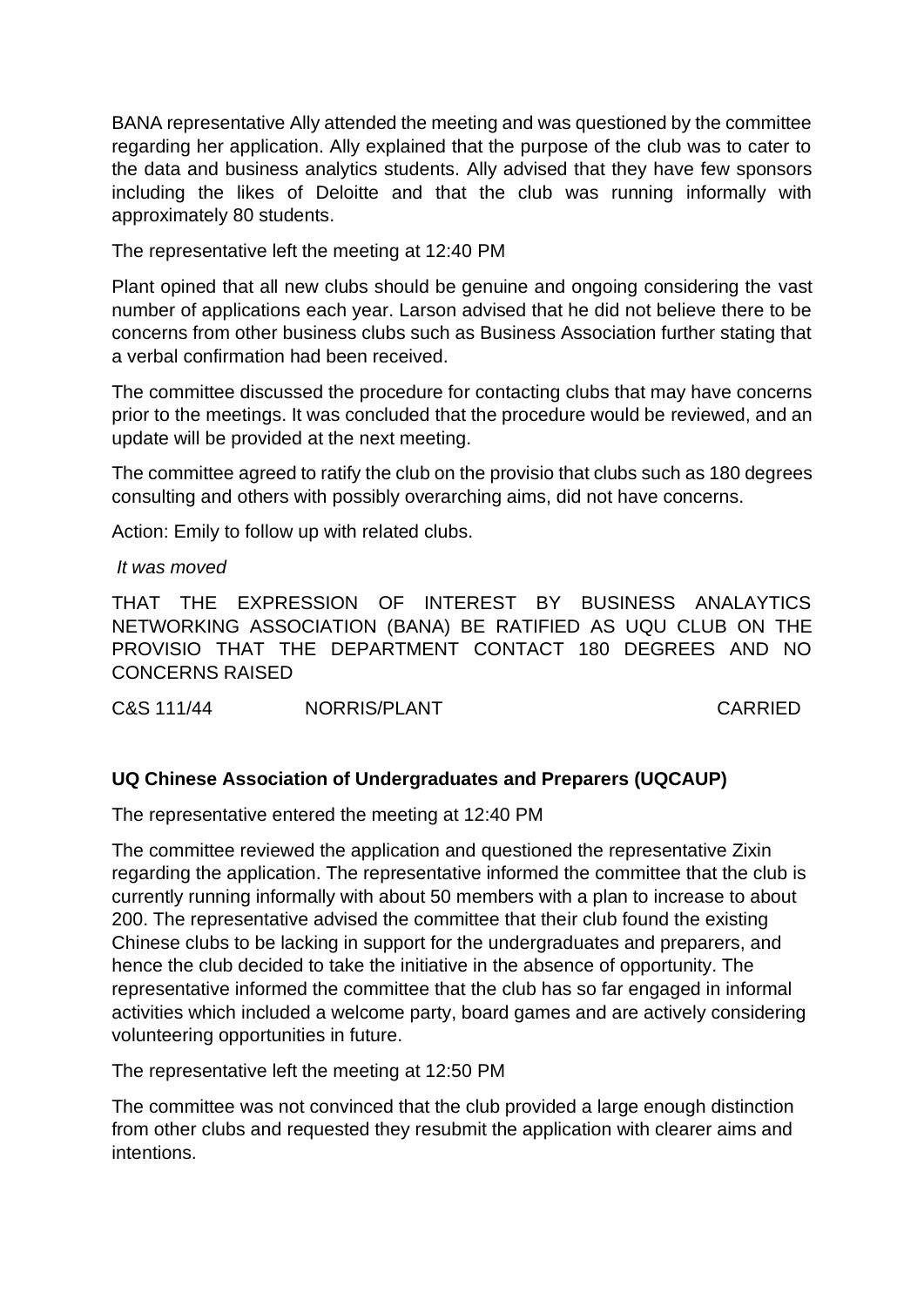*It was moved*

## THAT THE EXPRESSION OF INTEREST BY UQ CHINESE ASSOCIATION OF UNDERGRADUATES AND PREPARERS(UQCAUP) BE RATIFIED AS UQU CLUB

C&S 111/45 HOHL/NORRIS NOT CARRIED

#### **UQ Pakistani Students Association**

No representative attended the meeting.

The committee reviewed the application and agreed in principle regarding the club, noting that there has been no club for Pakistani populace and no clash with existing cultural societies.

*It was moved*

THAT THE EXPRESSION OF INTEREST BY THE UQ PAKISTANI STUDENTS ASSOCIATION BE RATIFIED AS UQU CLUB

C&S 111/46 NORRIS/HOHL CARRIED

## ii) **Disaffiliations**

*None*

#### **iii) Other Business which has been proposed**

*None*

#### **8. General Business**

#### **Bank Accounts-CBA**

The C&S Manager raised concerns regarding the Commonwealth Bank process, noting that several clubs had been offered a secondary bank account that the Union did not have oversight of. While this was against Union regulations, and opens clubs up to the possibility of fraud, it is not an internal process issue, but one of the CBA, however there was limited ability to curb this issue

#### **Market Day**

The C&S manager raised that she had received several complaints from social justice clubs following Market Day. The Committee discussed the complaints arising out of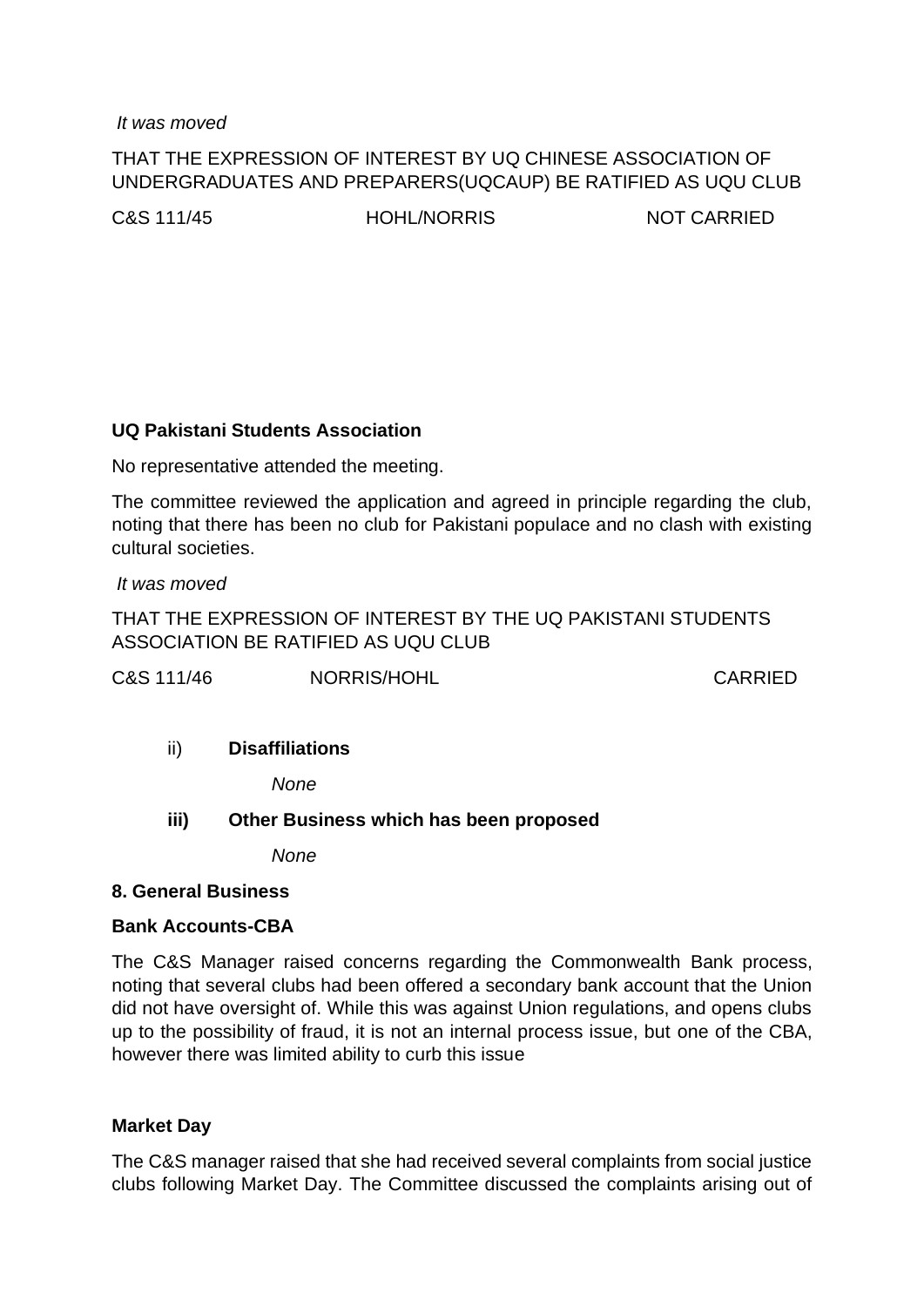the stall placement during the market day, specifically with regards to social justice stall being placed next to political stalls. Traditionally the C&S department has not put the political clubs next to each other due to conflicting values however the social justice clubs have expressed their feelings of being overshadowed due to the signage, disagreements between parties and general conduct of political clubs. The committee discussed the current arrangement, some noting that they felt the arrangement was fine as it was, and the social justice clubs were in an excellent location in terms of foot traffic. There was discussion about the political clubs being placed all together for future, as they should not be given treatment different any other clubs, who were always placed together in their category. While a decision was not met, the C&S manager advised she would bring the Semester two Market Day map to the committee prior to it being released for the committee to revisit the issue.

## **Quarterly Semester membership**

The C&S manager enquired about some clubs who offered members a Semester one and semester two option, thus membership expiring mid-year and having no members at a period between semesters. The C&S manager advised that clubs explained they did this due to a pricier membership price than most clubs due to the costs of the materials etc. The club do not want the members to be severely out of pocket upfront, and in case you decide in semester two, the club is not their taste. A committee member proposed they include a trial period of membership incorporated into the constitution of the clubs and Plant suggested they consider a regular membership price with the material costs buffered into the event or ticket costs instead.

## **Budget Formula**

The C&S manager showed the committee the grant allocations spreadsheet. There were some questions about the allocations as the amounts looked different to the those that were passed at Council.

Cara Rowe entered the meeting at 1:30 PM

Rowe provided clarification to the committee about the funding breakdown.

Cara Rowe left the meeting at 1:40 PM

The committee noted that there were some issues with the formula which were affecting the calculations. Some members of the committee were interested in reviewing the formula and allocation amounts once the spreadsheet was confirmed.

The committee proposed to request finance manager to clarify the budget formula before proceeding. The C&S manager will follow this up and provide the spreadsheet to the committee when its available for the committee to meet and discuss the allocations. A brief discussion took place regarding whether the committee were in favour of a linear or exponential type model for the formula. An exponential formula was favoured.